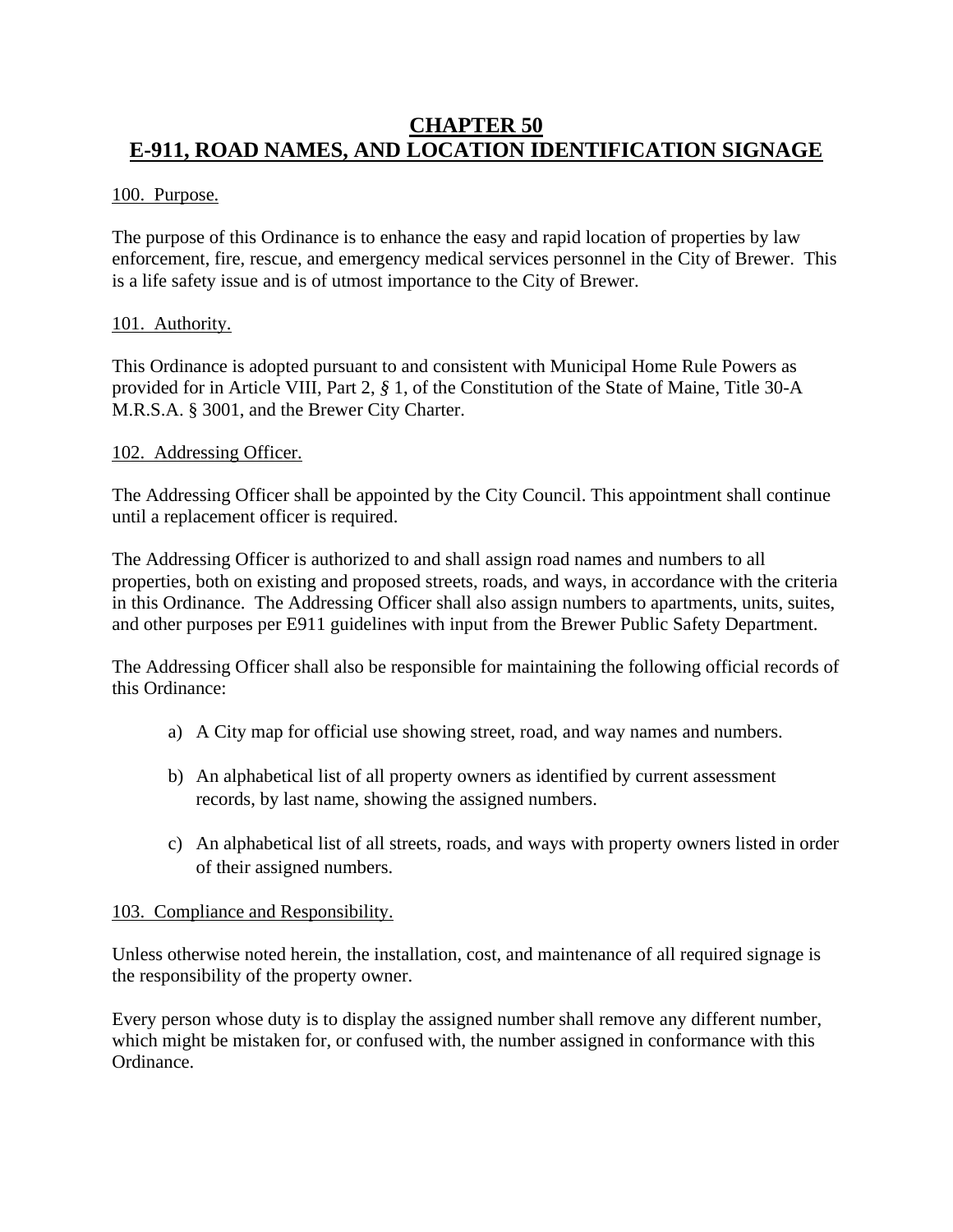The Code Enforcement Office shall not issue a Certificate of Occupancy for any structure or use until all E911 addressing signage is in place and in compliance with this Ordinance.

# 104. Appeal.

Any person or entity aggrieved by the decision of the Addressing Officer may appeal to the Brewer City Council. The decision of a simple majority of the City Councilors present and voting at the meeting at which the grievance is considered shall be binding on the Addressing Officer and the aggrieved party.

# 105. Enforcement and Penalties.

This Ordinance shall be enforced by the Code Enforcement Officer. Any person who shall affix or suffer to be affixed to, or shall allow to remain upon any building, a different number from the number designated by the Addressing Officer shall be subject to a civil penalty as set forth in this section.

A civil penalty of up to Fifty (\$50.00) Dollars per day, with each day being a separate violation, may be assessed by the Maine District Court against any person or entity violating this Ordinance. The City of Brewer shall also be entitled to its reasonable attorney fees and costs from the person or entity found to have violated this Ordinance.

# 106. New Developments and Subdivisions.

All new construction and subdivisions shall be named and numbered in accordance with the provisions of this Ordinance and as follows:

- a) New Construction. Whenever any residence or other structure is constructed or developed, it shall be the duty of the new owner to procure an assigned number from the Addressing Officer. This shall be done prior to the Code Enforcement Officer issuing a Certificate of Occupancy.
- b) All new commercial construction and alterations to existing commercial construction shall submit to the Addressing Officer, a floor plan of the building(s) showing the layout of the building and/or leased space.
- c) The Code Enforcement Officer shall not issue a Certificate of Occupancy for any structure or use until all the E911 addressing signage is in place and plans have been submitted in compliance with these standards.
- d) New Subdivisions. Any prospective developer shall request a road name(s) as part of the submission to the Planning Board and will be reviewed as part of the technical review as defined in Article 7 of Chapter 24 Brewer Land Use Code of the City of Brewer Charter, Codes, and Ordinances. The review by the Addressing Officer will comply with this ordinance.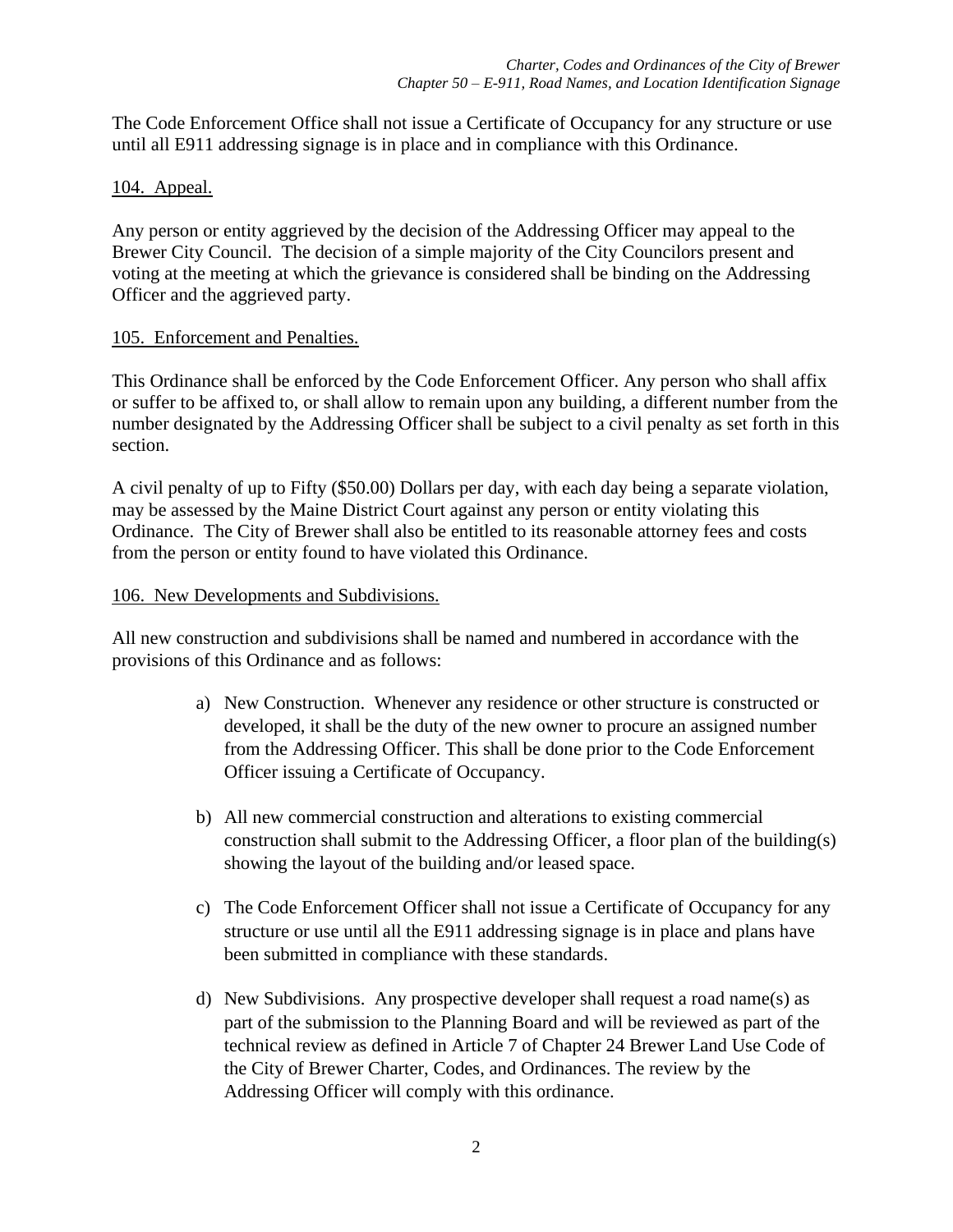107. Streets. Roads, and Ways.

#### 107.1 Naming of Streets, Roads, and Ways.

All streets, roads, and ways that serve more than one property shall be named regardless of whether the ownership is public or private. A "street, road, or way" as used in this Ordinance refers to any highway, road, street, avenue, lane, private way, or similar paved, gravel, or dirt thoroughfare. "Property" refers to any property on which a more or less permanent structure or use has been erected or could be placed. A name assigned to a street, road, or way by the Addressing Officer shall not constitute or imply acceptance of the road as a public way.

The following criteria shall govern the naming system:

- a) No two streets, roads, or ways shall be given the same name (e.g., no Pine Road and Pine Lane). No unauthorized street signs shall be installed on any public or private street or way.
- b) Any person violating this section will be subject to a civil penalty as described in Section ll a.
- c) No two streets, roads, or ways should have similar-sounding names (e.g., Beech Street and Peach Street).
- d) Each street, road, or way shall have the same name throughout its entire length.
- e) The Addressing Officer, Public Works Director, and Public Safety Director have the right to decline any proposed name by a majority vote of the three based on these criteria and common dispatching verbiage.

#### 107.2. Street Signs.

The street signs for new public roads shall be purchased and installed by the landowner and/or developer. Replacement and maintenance of these signs are the responsibility of the landowner and/or developer until such time as the City takes ownership of the new road right-of-way.

The City will obtain and complete the initial installation of street signs for private ways at the locations where they intersect with public ways at no cost to the property owner(s), all future repairs after the initial installation shall be the responsibility of the property owner. The City will assist the property owner to acquire a replacement sign and the property owner may request the City do the repairs with the understanding they, the property owner, will be responsible for all cost, materials, and labor associated with said repair. This cost shall be added to the property owner's tax bill as a special assessment if not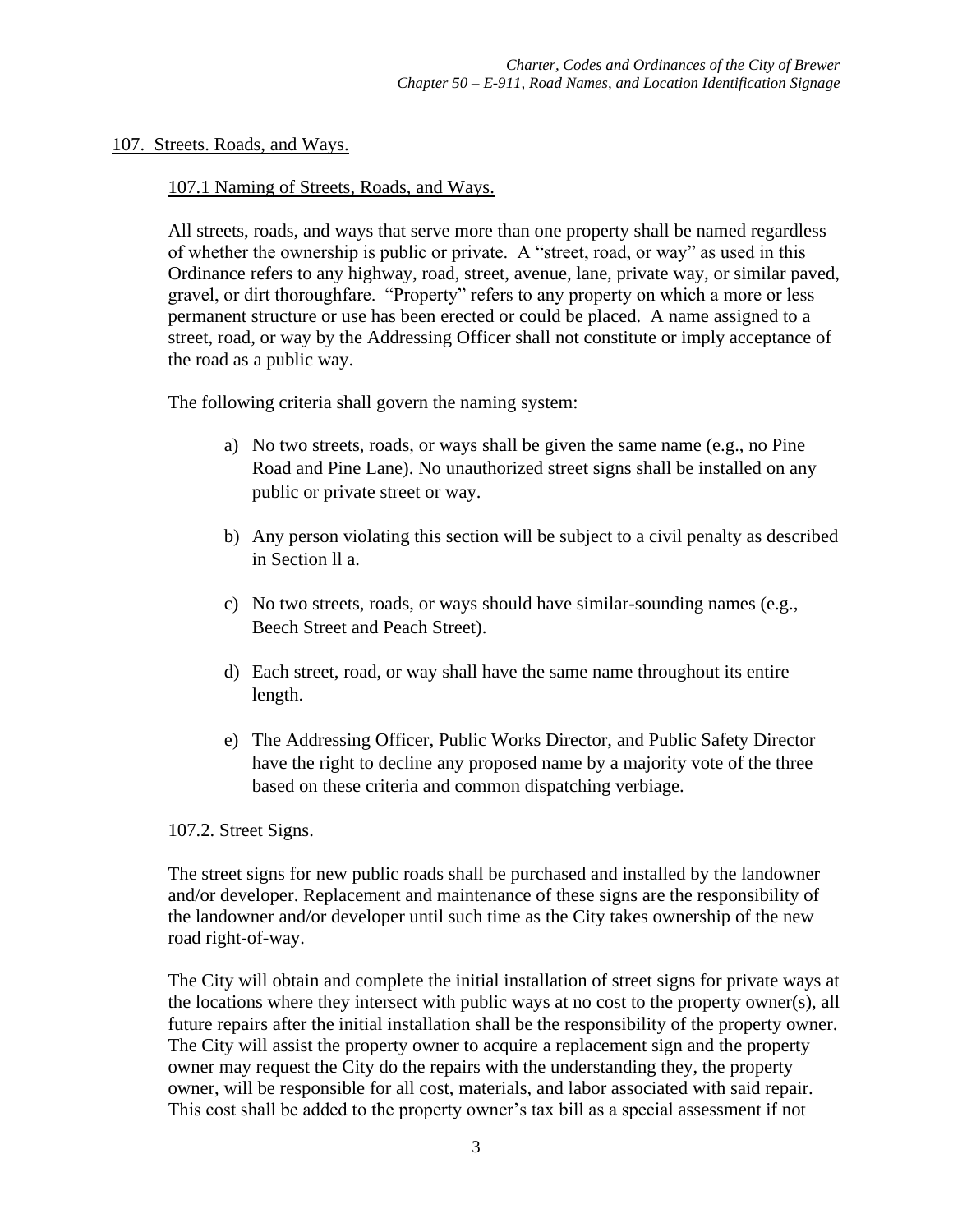paid within 120 days from the date due.

#### 108. Property Address.

# 108.1. Address number.

In the residential part of the City, every lot with a forty (40) foot front shall be designated with a separate number, and in the business portion, every lot with a ten (10) foot front shall be designated with a separate number.

The business part of the City is embraced in the following limits; State Street to North Main Street, North Main Street from State Street and South Main Street to Brimmer Street including all streets on the northerly side of North Main and South Main Streets from State Street to Brimmer Street, Center Street to Howard Street, Howard Street, Parker Street to Howard Street, Church Street, Union Street to a point two hundred (200) feet southeasterly from its junction with North Main Street, Wilson Street to a point two hundred (200) feet southeasterly from its junction with North and South Main Street. On all streets the odd numbers shall be on the right-hand side, and the even numbers on the left-hand side, in the progressive order of numbering, commencing with the lowest number and proceeding there from with increasing numbers from their point of origin.

The following criteria shall govern the numbering system:

- a) The numbering upon North and South Main Streets shall commence at their junction at said Wilson Street. The numbering upon the streets leading from the Penobscot River and streets parallel, shall commence at the end nearest the river. The numbering on all cross streets shall commence at the end nearest to said Wilson Street. All lots shall be numbered in the progressive order of numbering in accordance with the unit designated.
- b) For dead-end streets, roads, and ways, numbering shall originate at the intersection of the adjacent road and terminate at the dead end.
- c) The number assigned to each structure shall be that of the numbered interval falling closest to the building entry or the driveway of said structure as determined by the Addressing Officer.
- d) Every structure shall have one principal number and each use or occupancy shall receive a suite or unit number.

#### 108.2 Sign design and location.

The signage design and location of the assigned numbers shall be in the following manner: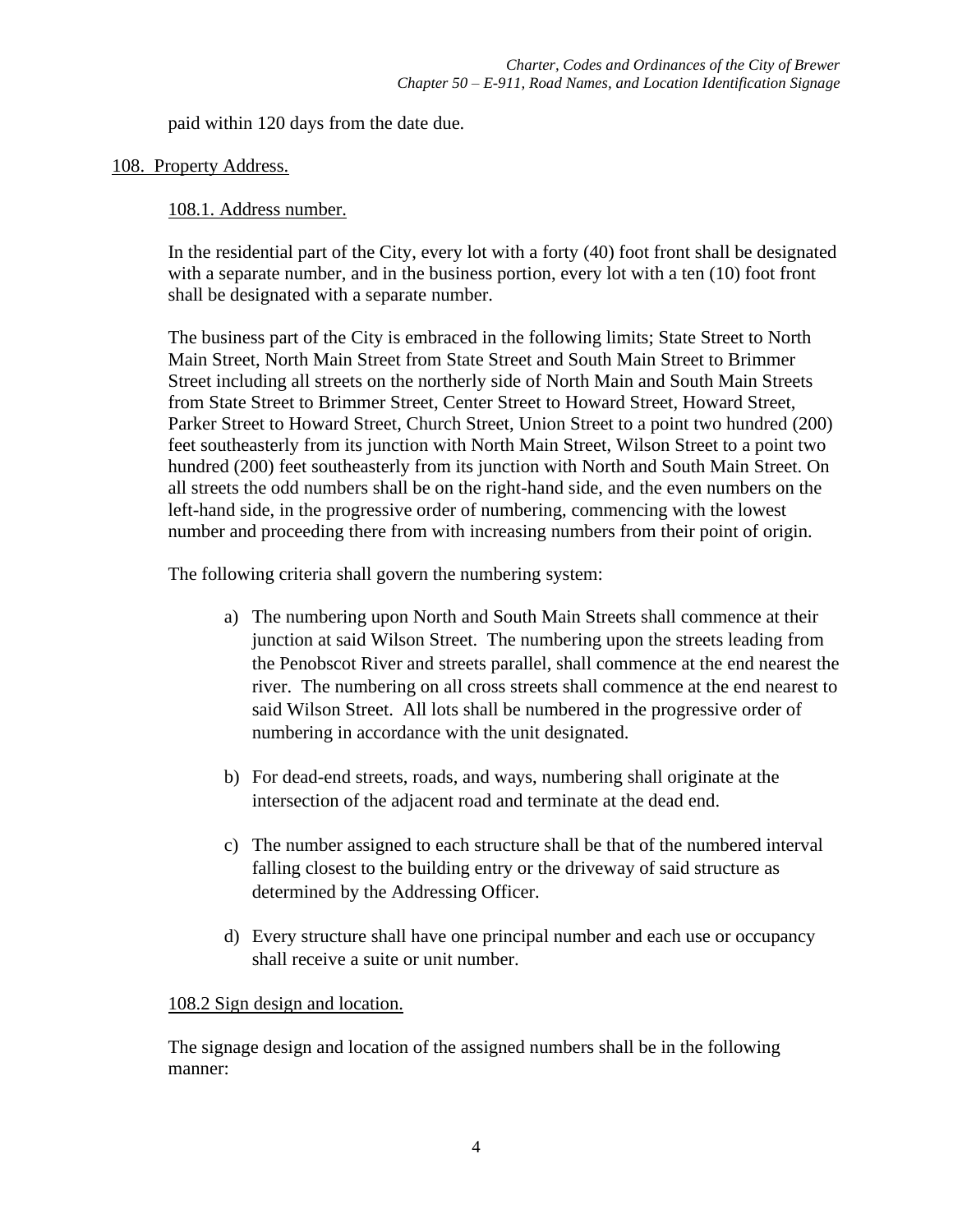- a) Number on the Structure. Where the structure is within fifty (50) feet of the edge of the street, road, or way right-of-way, the assigned number shall be displayed on the front of the structure within six (6) inches of the front door or entry, or alternate location recommended by the Fire Chief or designee.
- b) Number at the Street, Road, or Way Line. Where the structure is over fifty (50) feet from the edge of the street, road, or way right-of-way, the assigned number shall be displayed on a post, fence, wall, the mail box, or on some structure at the property line adjacent to the walk or access drive to the numbered structure. If the number is displayed on a mailbox mounted on a fence or post, it shall be so displayed that it can be read by drivers or occupants of any vehicle passing it on either a right hand or left hand side of the road such as a double-sided sign.
- c) Size, Style, and Color of Number. Numbers and letters shall be white reflective with black reflective background and a white reflective trim. Font shall not be cursive. Sizes are as follows:

1. Single family residential: Street number shall be four (4) inches on six (6) inch background. Background width shall be no less than eight (8) inches.

2. Multi-unit residential: Street number shall be six (6) inches on eight (8) inch background. Background width shall be no less than ten (10) inches. Individual units shall have a three (3) inch letter on a five (5) inch background. Background width shall be no less than seven (7) inches.

3. Single Commercial: Street number shall be nine (9) inches on eleven (11) inch background. Background width shall be no less than twelve (12) inches. Smaller size may be approved by Fire Chief or designee.

4. Multi-Unit Commercial: Street number shall be nine (9) inches on eleven (11) inch background. Background width shall be no less than twelve (12) inches. Individual units shall have six (6) inch unit number on eight (8) inch background. Background width shall be no less than eight (8) inches.

5. Any structure referenced in Chapter 9, Article 3A, Section 201 of the City of Brewer's Charter, Codes, and Ordinances will be subject to review by the Fire Chief or designee for proper numbering size.

#### 109. Apartments and Units.

All multi-unit structures shall be identified in the following manner: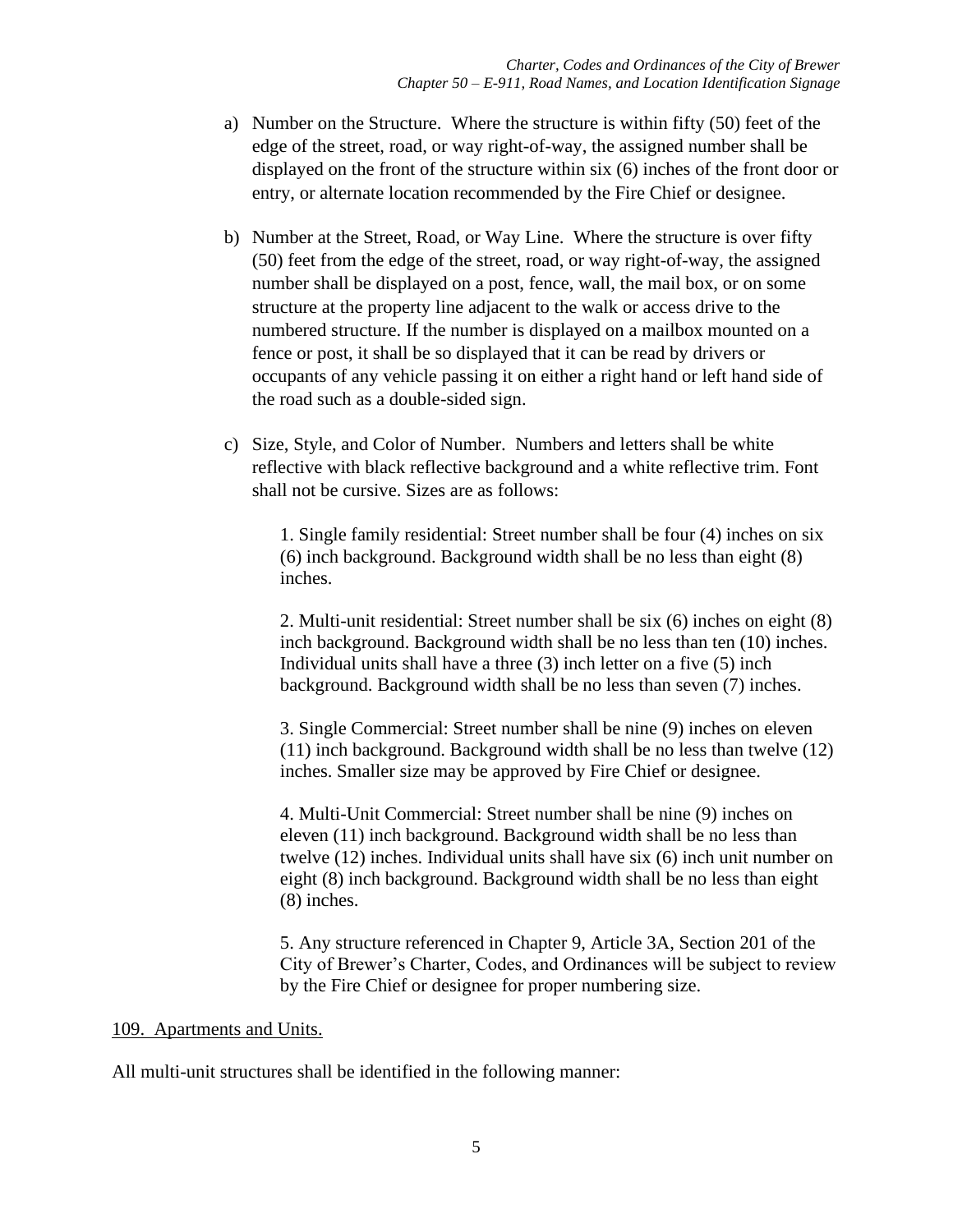- a) Multi-unit residential buildings shall have one property number followed by a unit number, such as 235 Maple Street, Apt. A. Property owners shall be responsible for the placement of letters on each external and internal door leading to each apartment such as Apt. A, B, C.
- b) Multi-unit commercial buildings shall number units, 1,2,3, etc on both front and back entrances. The back entrance must be marked with an eight (8) inch reflective back and white sign.
- c) Commercial properties with interior suites/units must clearly identify each suite/unit on the wall immediately to the right of the door and outside the swing of said door, in compliance with the 2019 Americans with Disabilities Act.
- d) Any multi-unit residential property or commercial property with an installed elevator shall display a suite or unit number directory in plain sight in area directly outside of the elevator.

# 110. Door Numbering.

Occupancies with a gross area in excess of 3,000 square feet shall have all exterior doors numbered, sequentially in a clockwise manner from the main entrance on both the exterior and interior of the doors. Each number shall also be accompanied by the letter A, B, C, or D based on geographical location. The numbers shall be a minimum of six (6) inches in height with an eight (8) inch background so as to be readily visible. Background width shall be no less than ten (10) inches. Signs shall have white reflective numbers on a black reflective background with white trim. One and two-family dwellings are exempt from the requirement of door numbering. The Fire Chief or designee shall assign door numbers and letters.